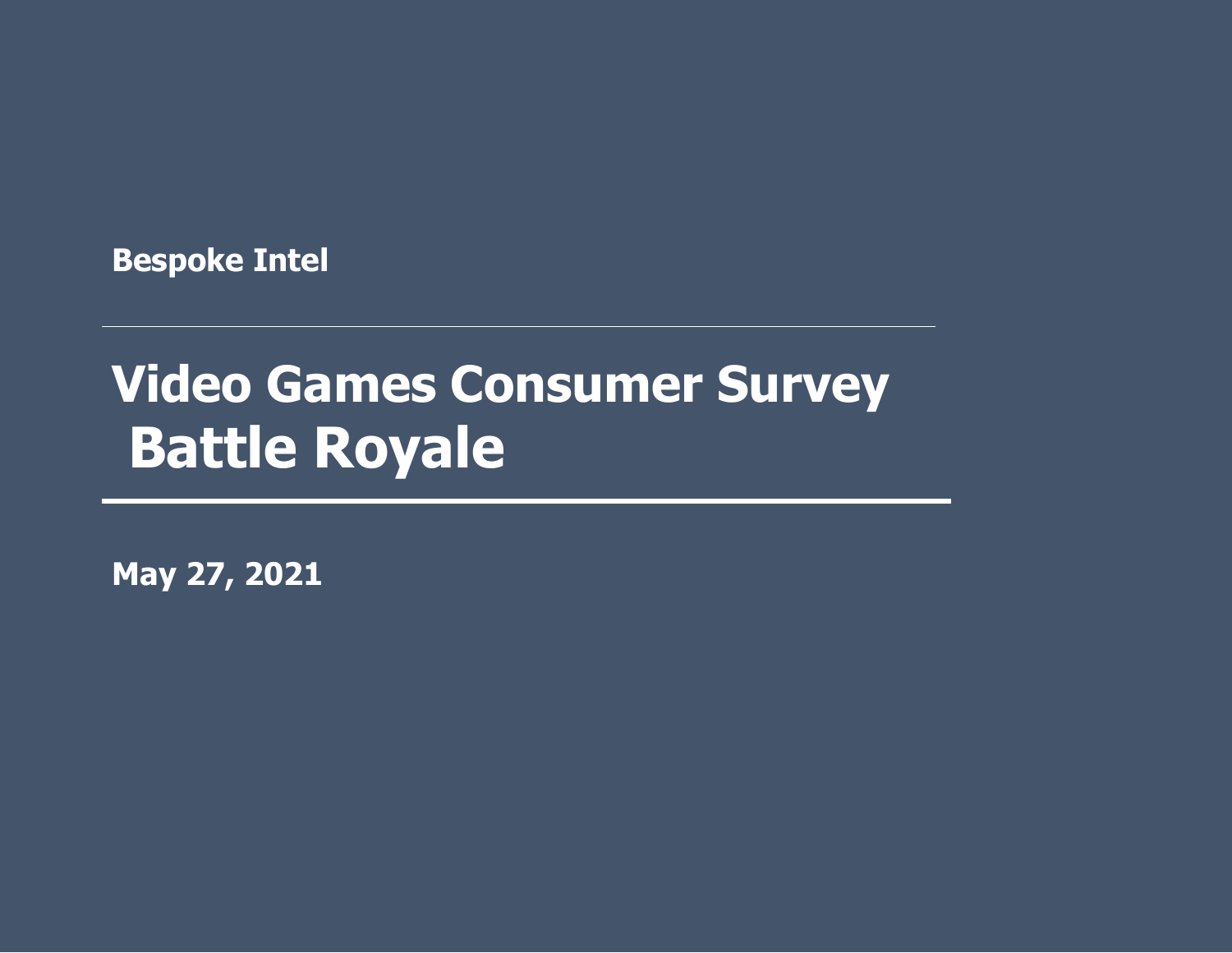**Deep-Dive Survey on 1,000 US Consumers Balanced to Census**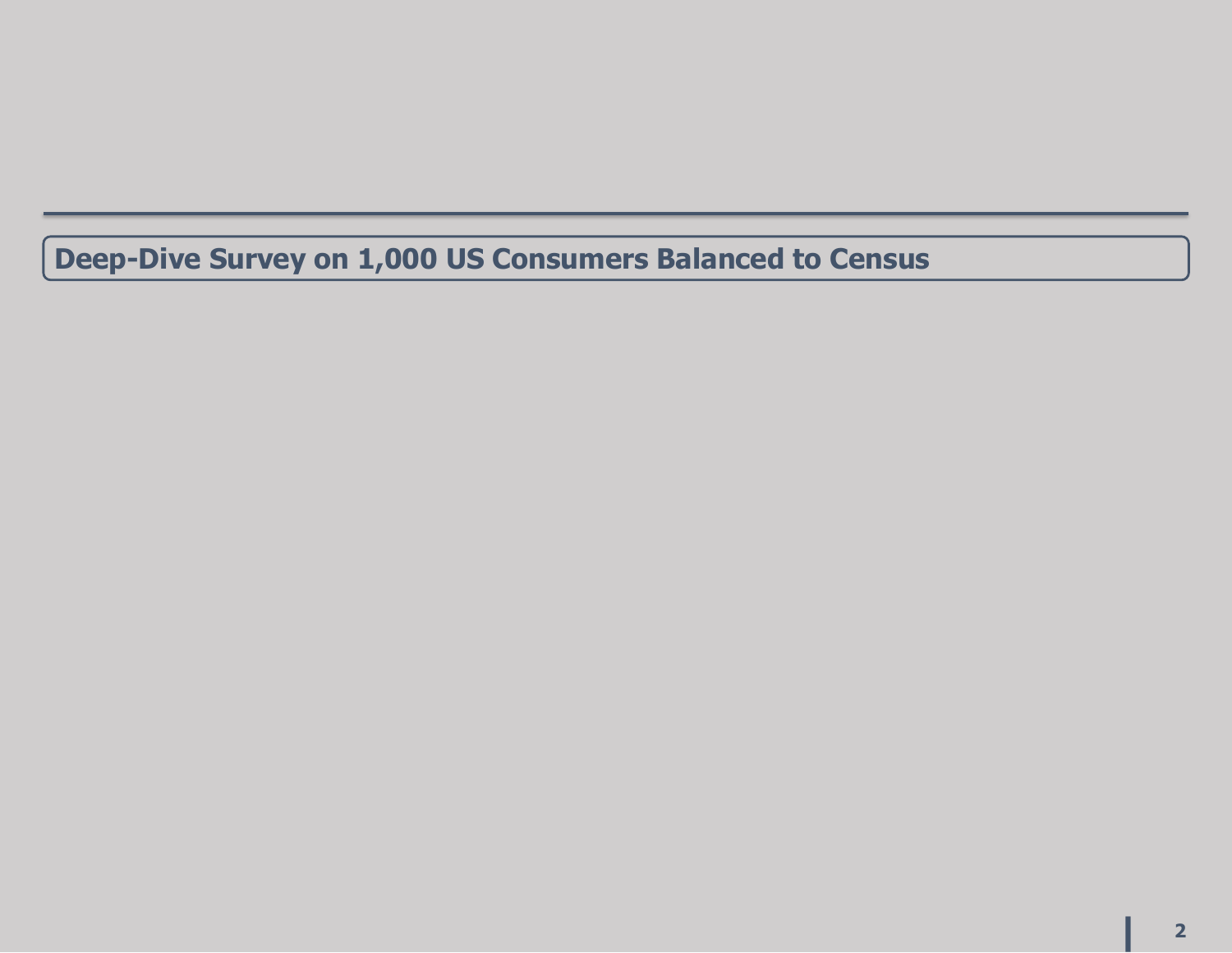## **Do you regularly or occasionally play the following video games? (Select ALL that apply)**

Posed to all respondents.



N=1000

Source: Source: Survey Source: Survey Source: Survey Survey Survey Survey Survey Survey Survey Survey Survey Survey

**UBER**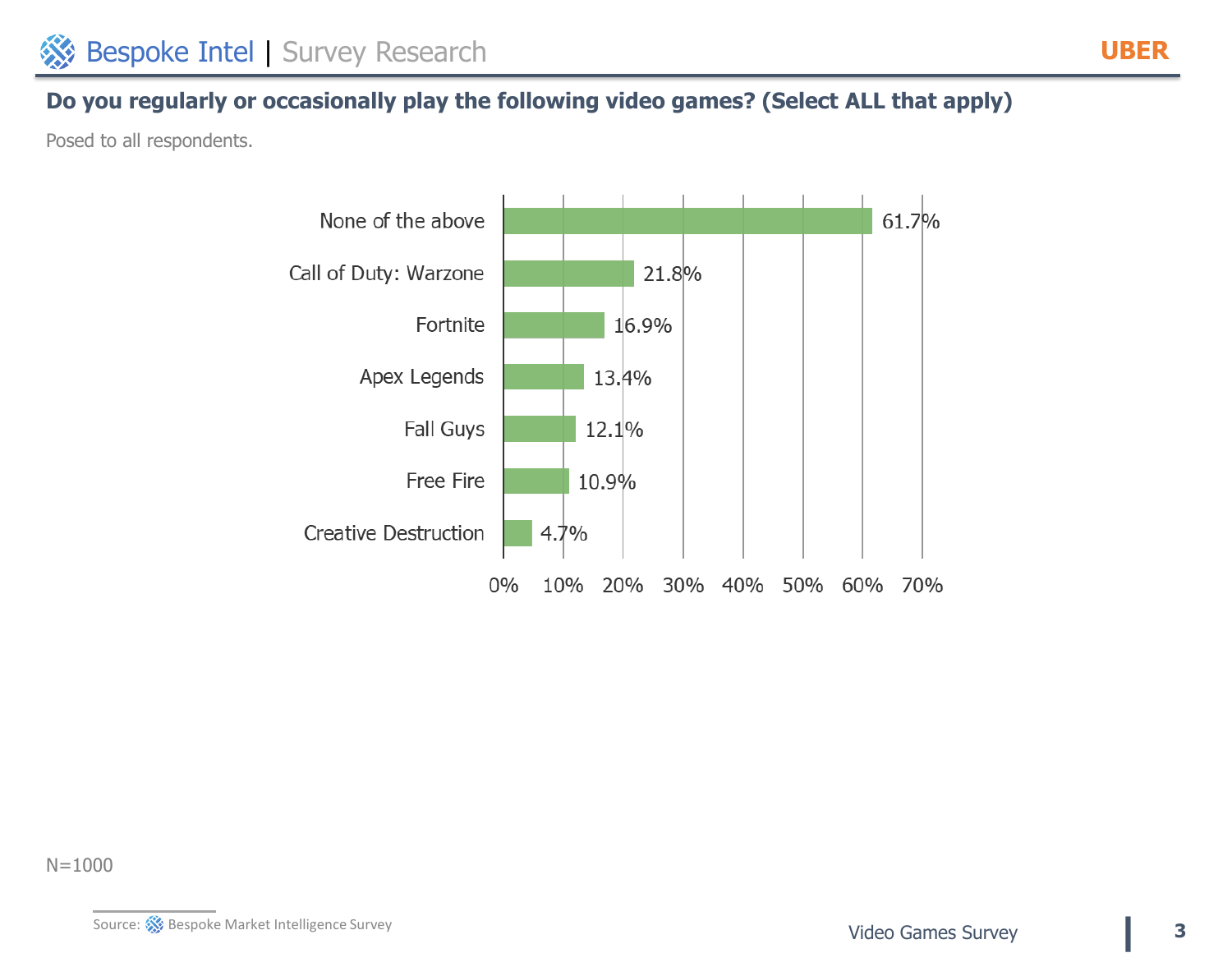#### **What is your opinion of this game?**



|                       | N = |
|-----------------------|-----|
| Apex Legends          | 139 |
| Free Fire             | 113 |
| Call of Duty: Warzone | 226 |
| Fortnite              | 175 |
| <b>Fall Guys</b>      | 125 |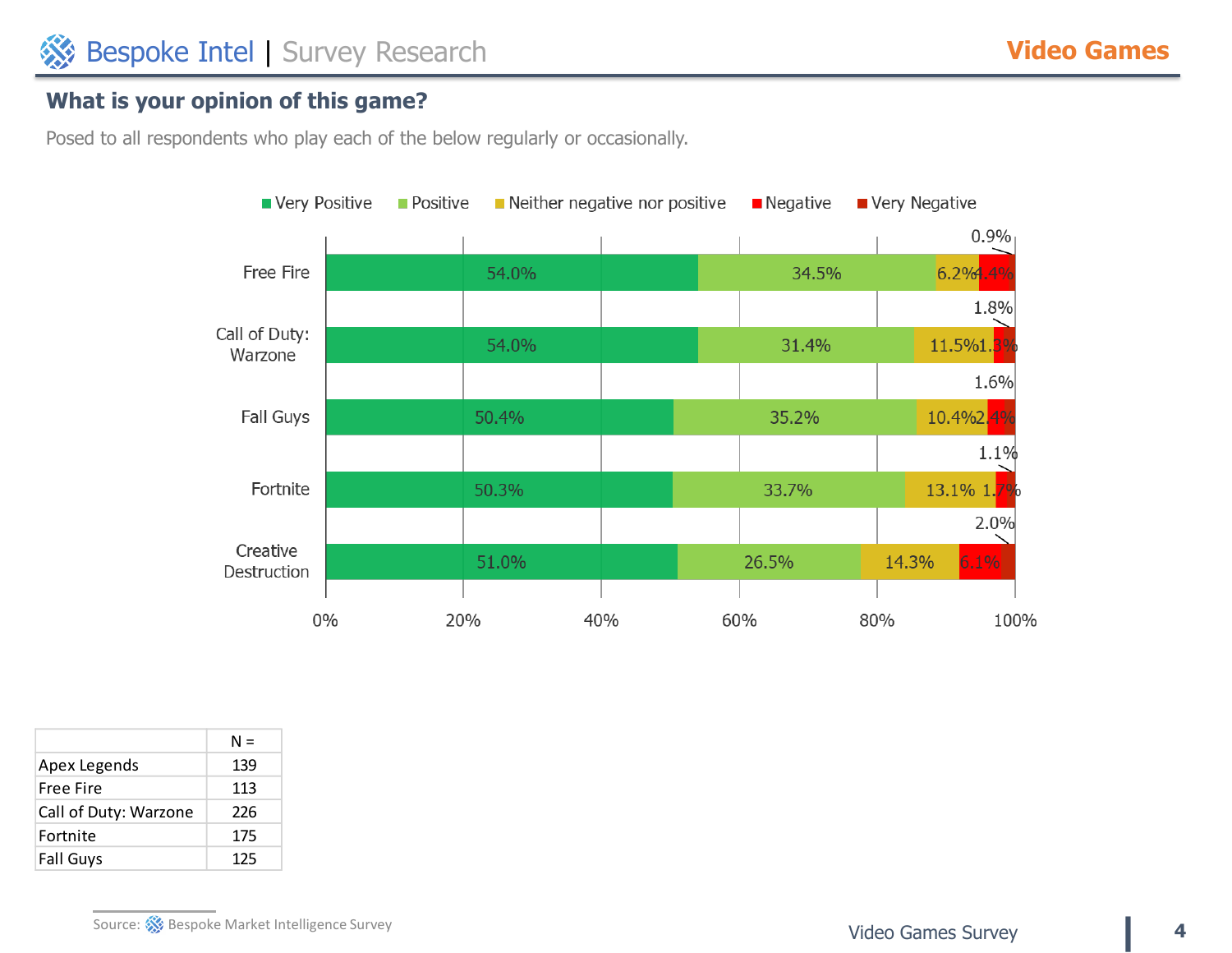## **How often do you play the following?**



|                       | N = |
|-----------------------|-----|
| Apex Legends          | 139 |
| Free Fire             | 113 |
| Call of Duty: Warzone | 226 |
| Fortnite              | 175 |
| <b>Fall Guys</b>      | 125 |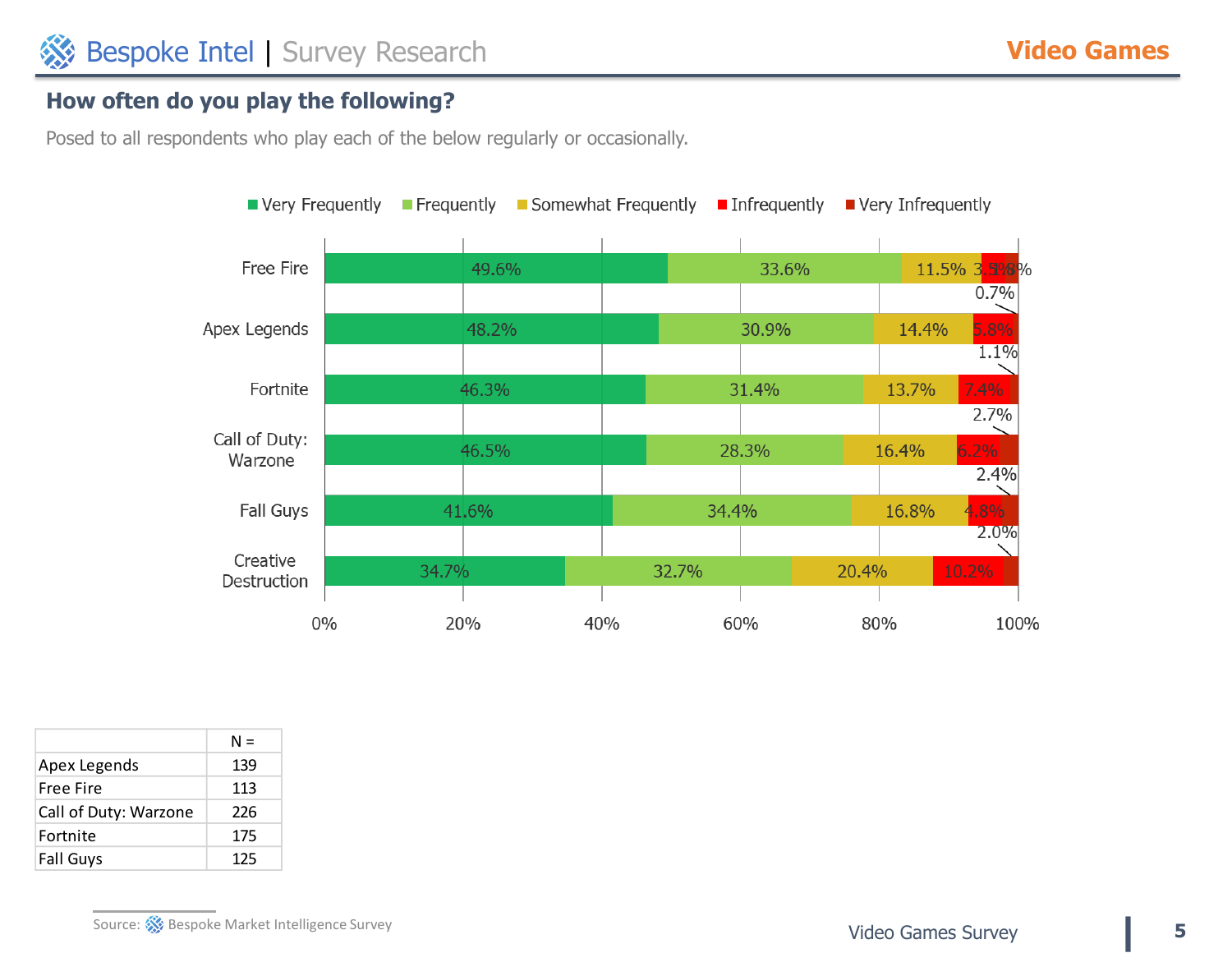#### **How likely are you to continue playing this game for a long time into the future?**



|                       | N = |
|-----------------------|-----|
| Apex Legends          | 139 |
| Free Fire             | 113 |
| Call of Duty: Warzone | 226 |
| Fortnite              | 175 |
| <b>Fall Guys</b>      | 125 |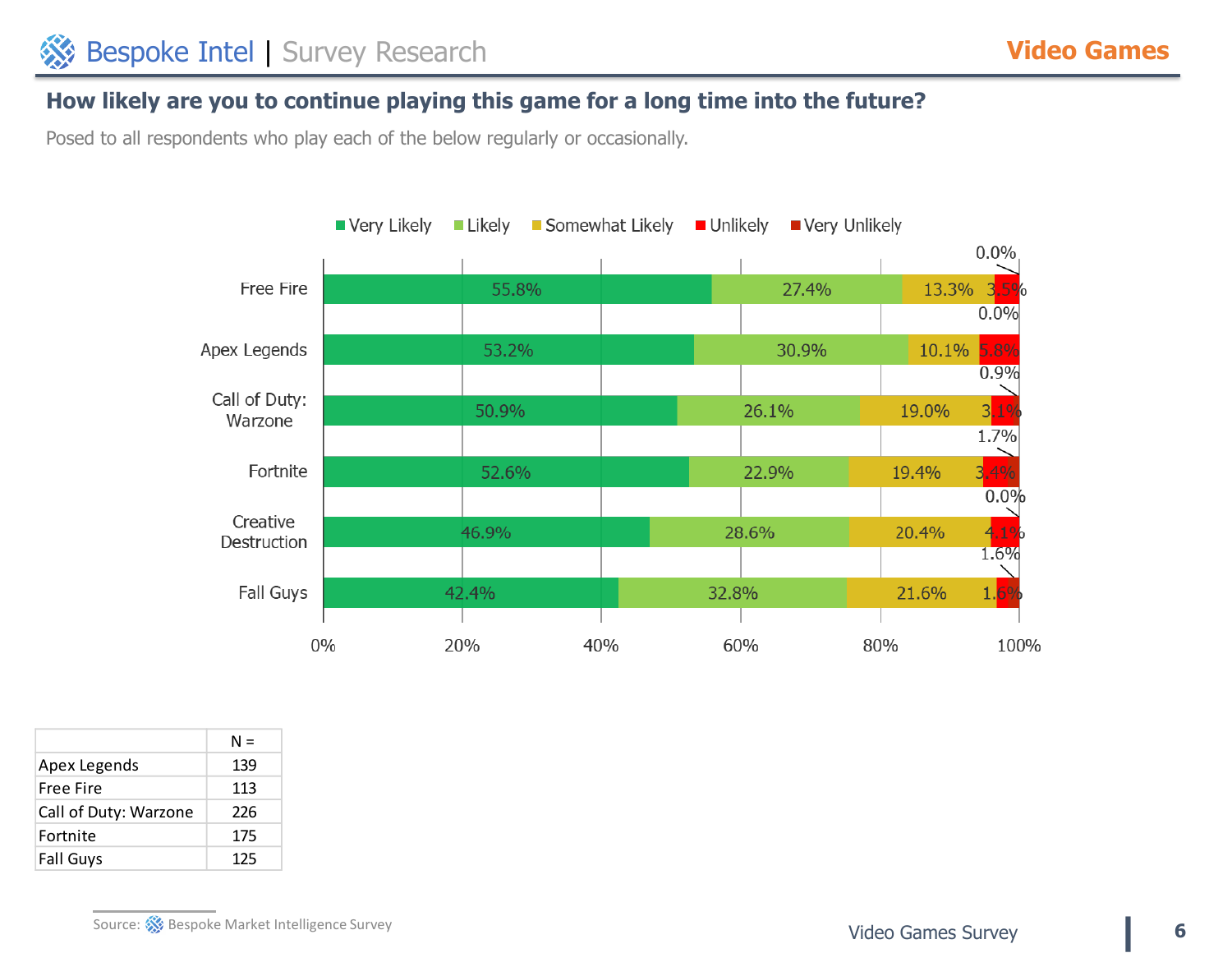#### **Do you think you will still be playing this game one year from now?**



|                       | N = |
|-----------------------|-----|
| Apex Legends          | 139 |
| Free Fire             | 113 |
| Call of Duty: Warzone | 226 |
| Fortnite              | 175 |
| <b>Fall Guys</b>      | 125 |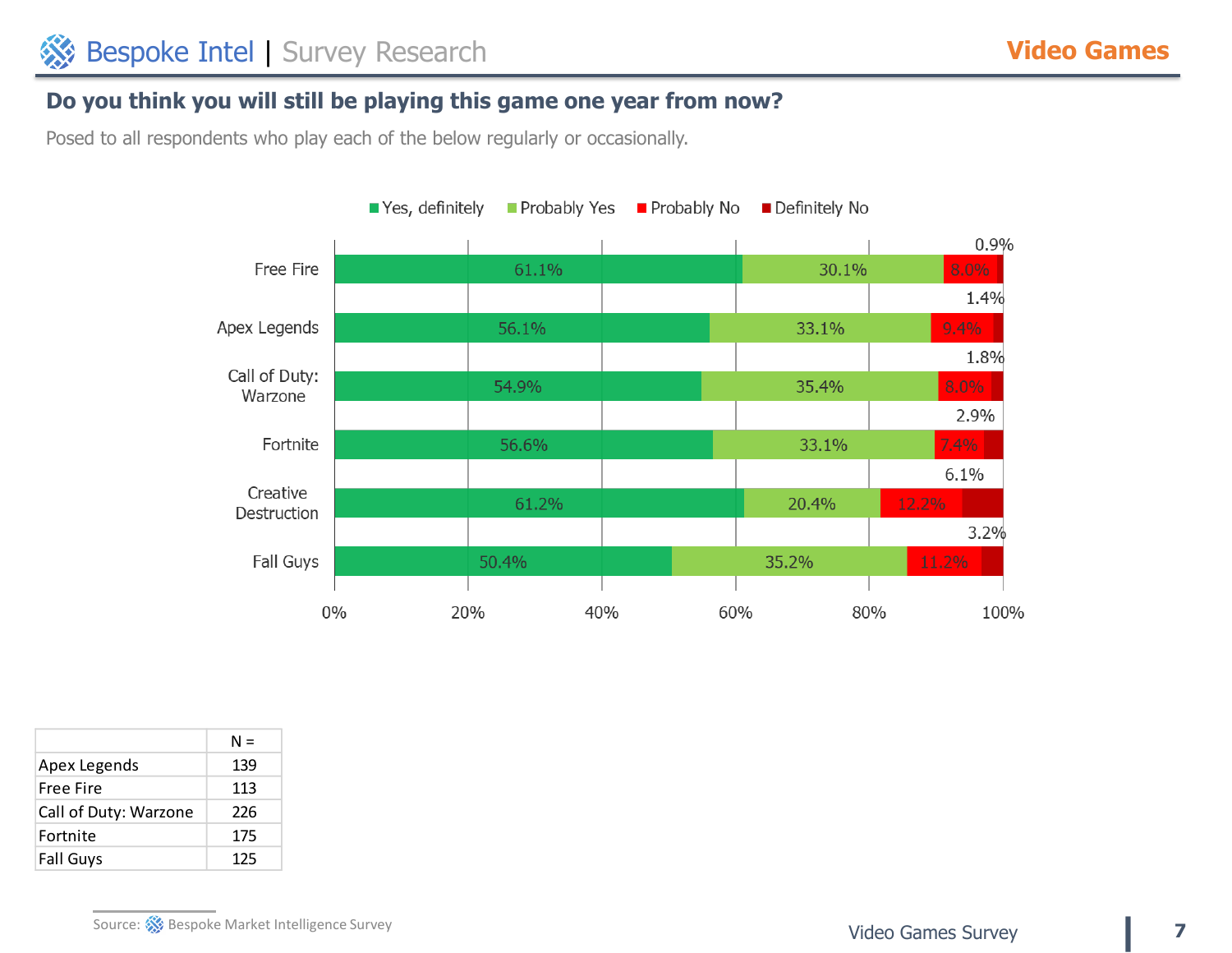#### **Approximately how much would you guess you have spent, in total, while playing this game?**

Posed to all respondents who play each of the below regularly or occasionally.



N=3000

Source: Source: Source: Survey Source: Survey Source: Survey Video Games Survey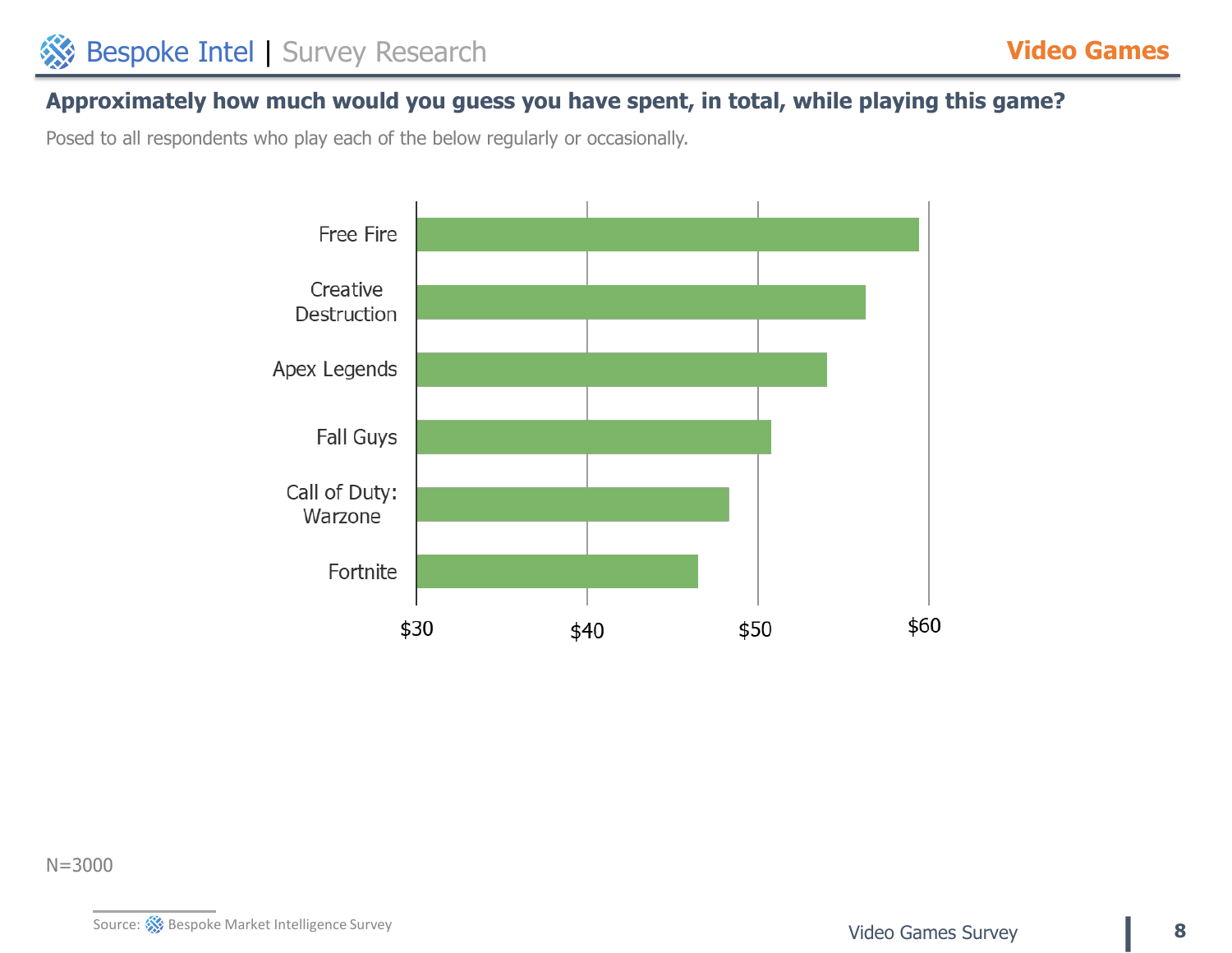**Quarterly Survey of Console Gamers**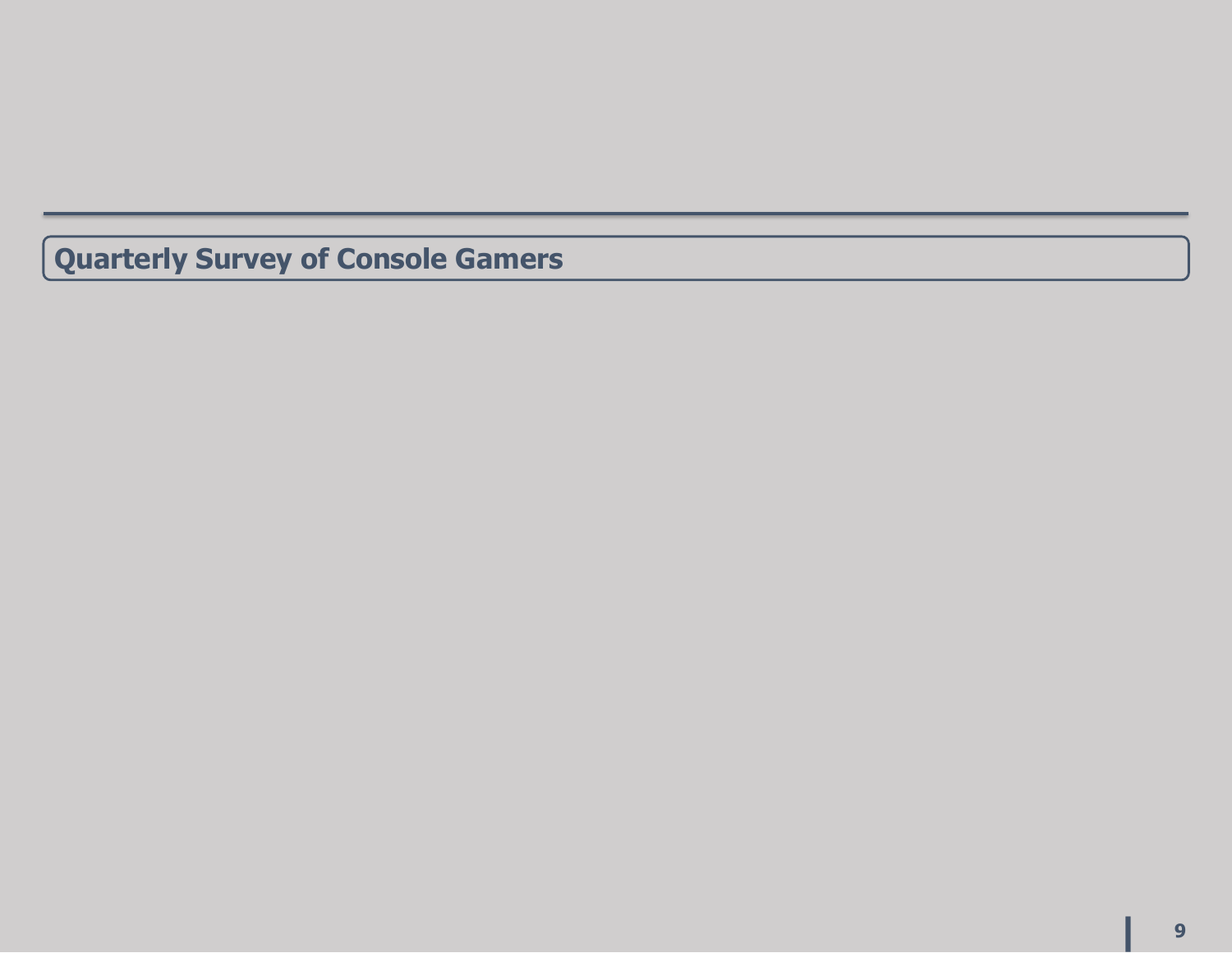## **Have you played Fortnite? (select all that apply)**

This question was posed to console gamers.

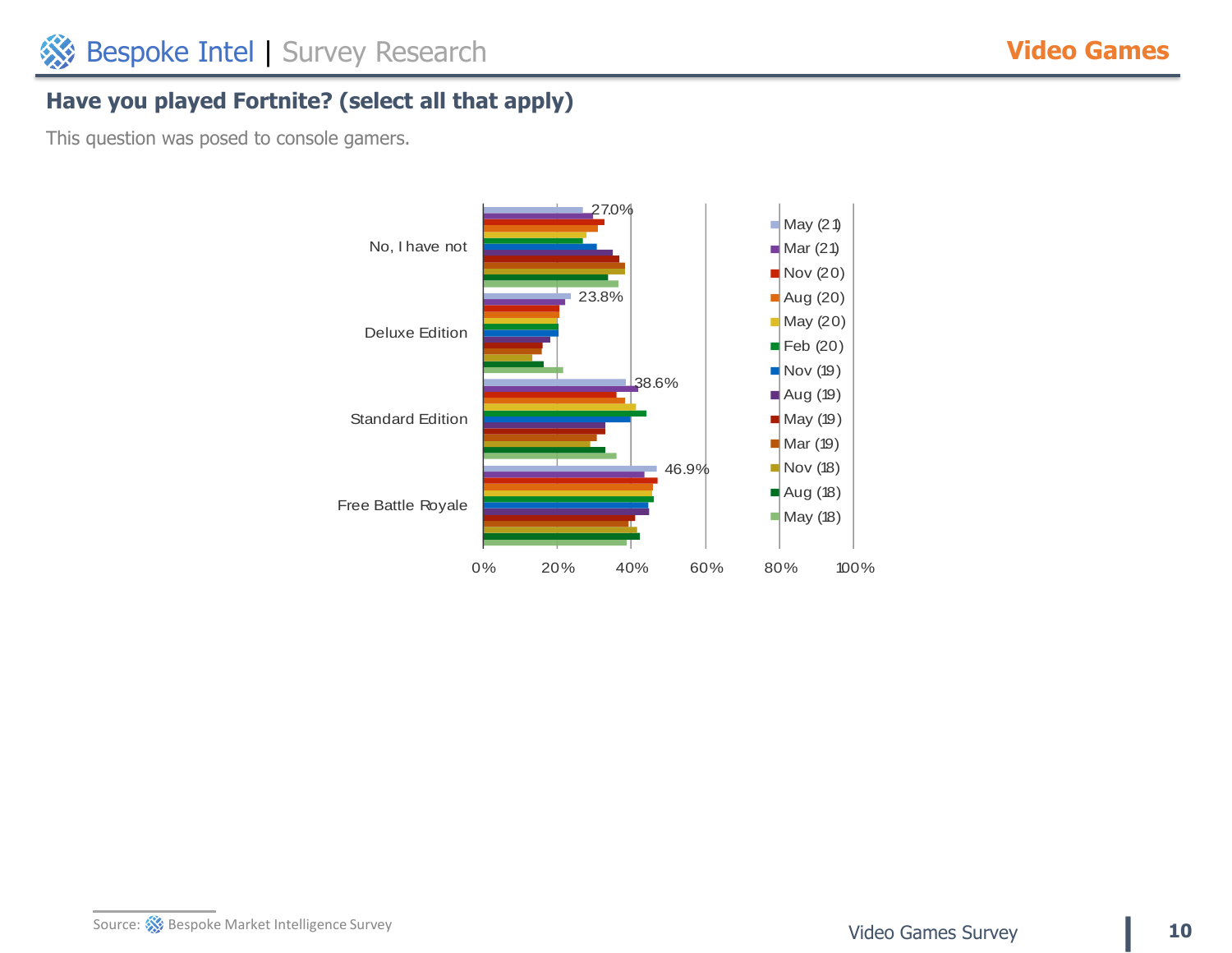## **Have you played Fortnite? (select all that apply)**

This question was posed to console gamers who have played Fortnite.

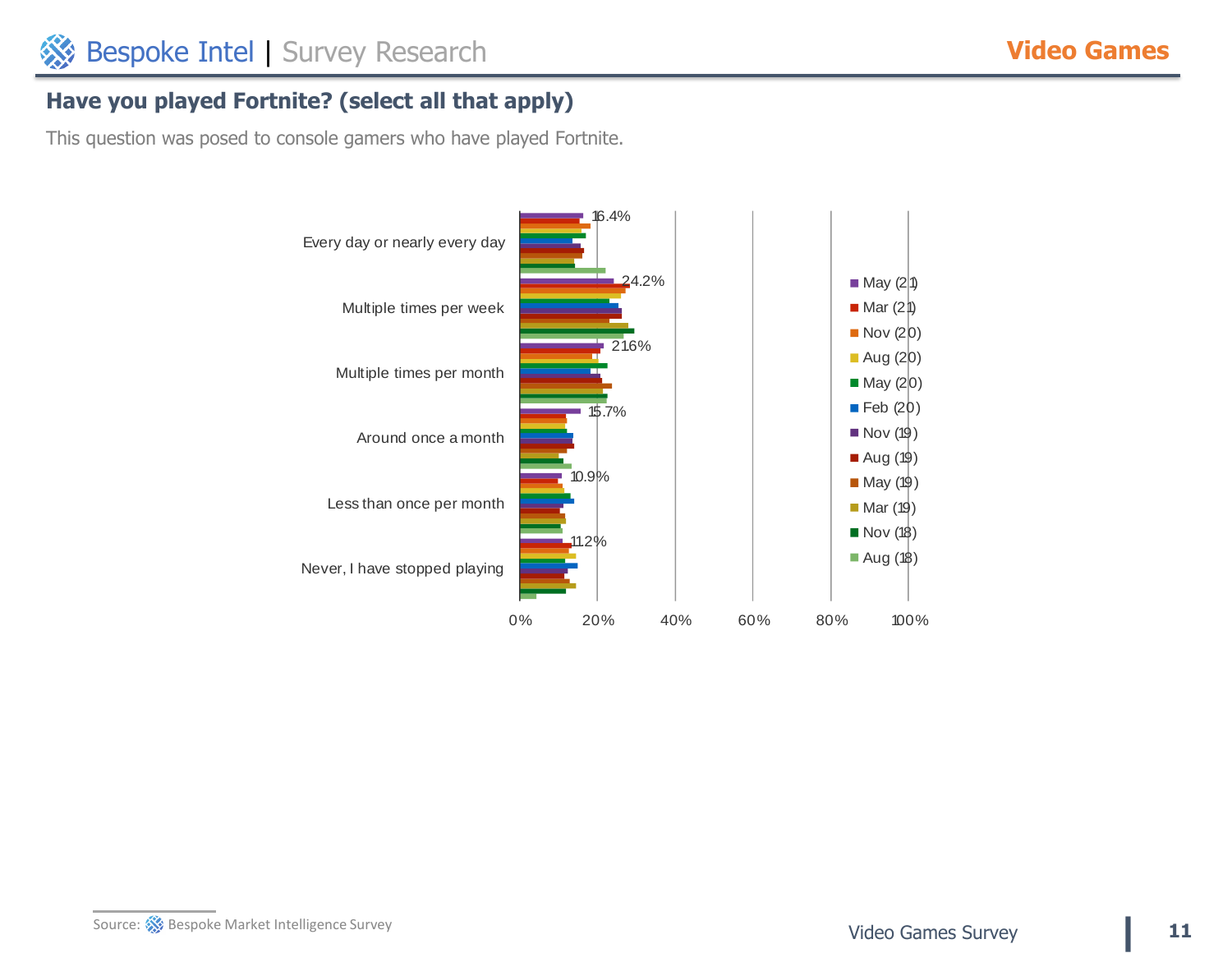#### **Are you playing Fortnite now more or less compared to the first month after you got it?**

This question was posed to console gamers who have played Fortnite.

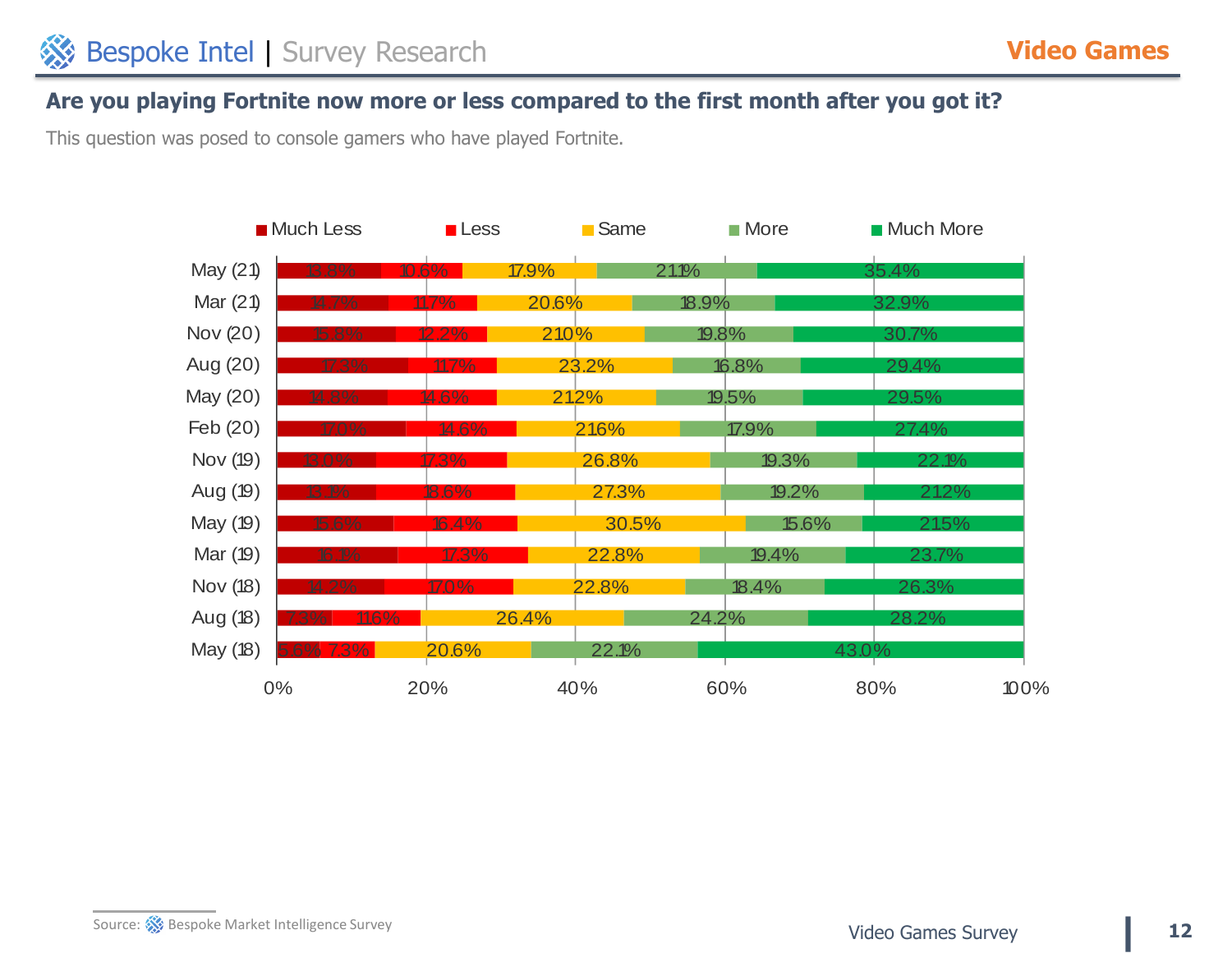## **How much of your game playing time gets allocated to the following?**

Posed to respondents who own a PS4/PS5 or Xbox One/Series X.

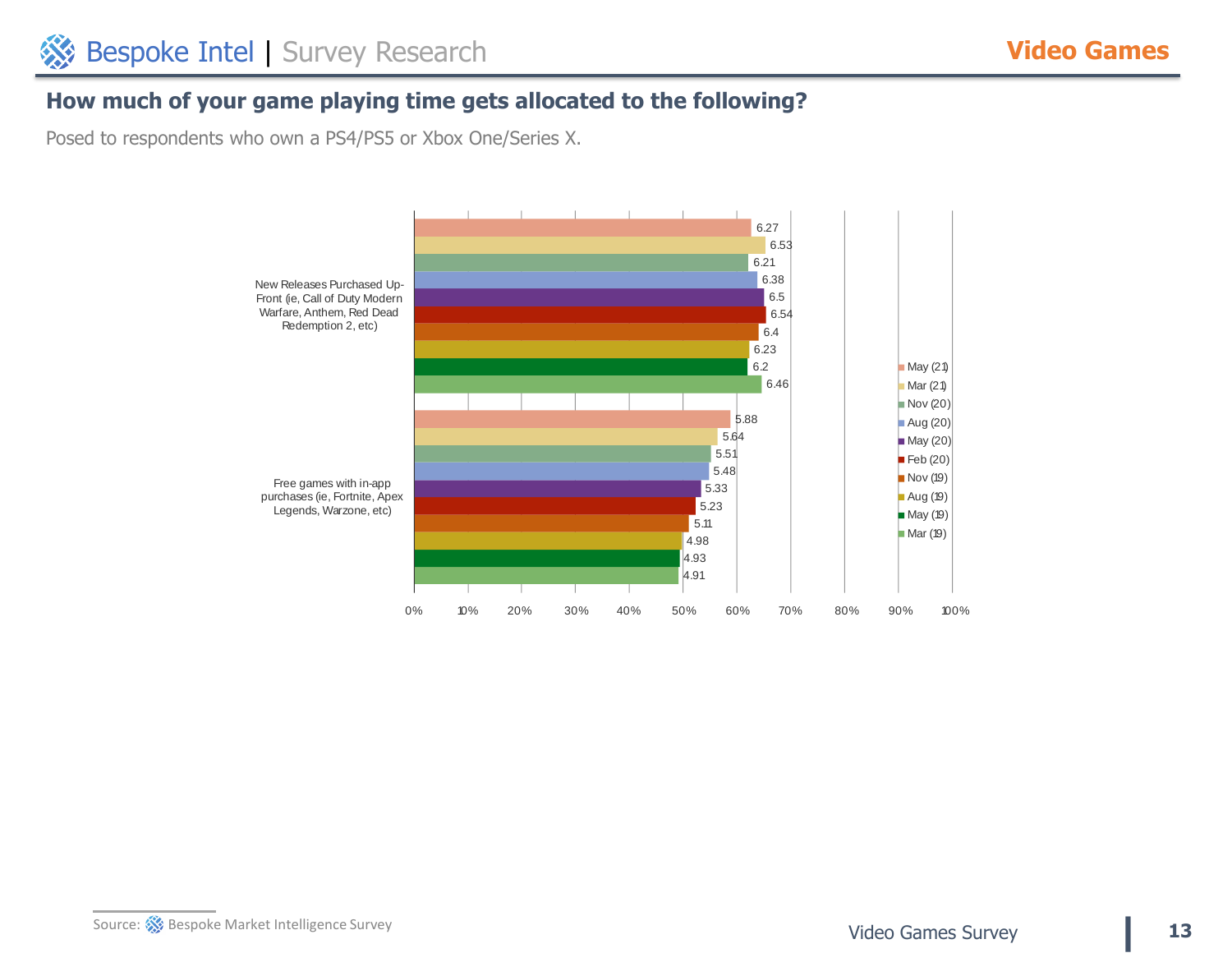### **How much of your game spending budget gets allocated to the following?**

Posed to respondents who own a PS4/PS5 or Xbox One/Series X.

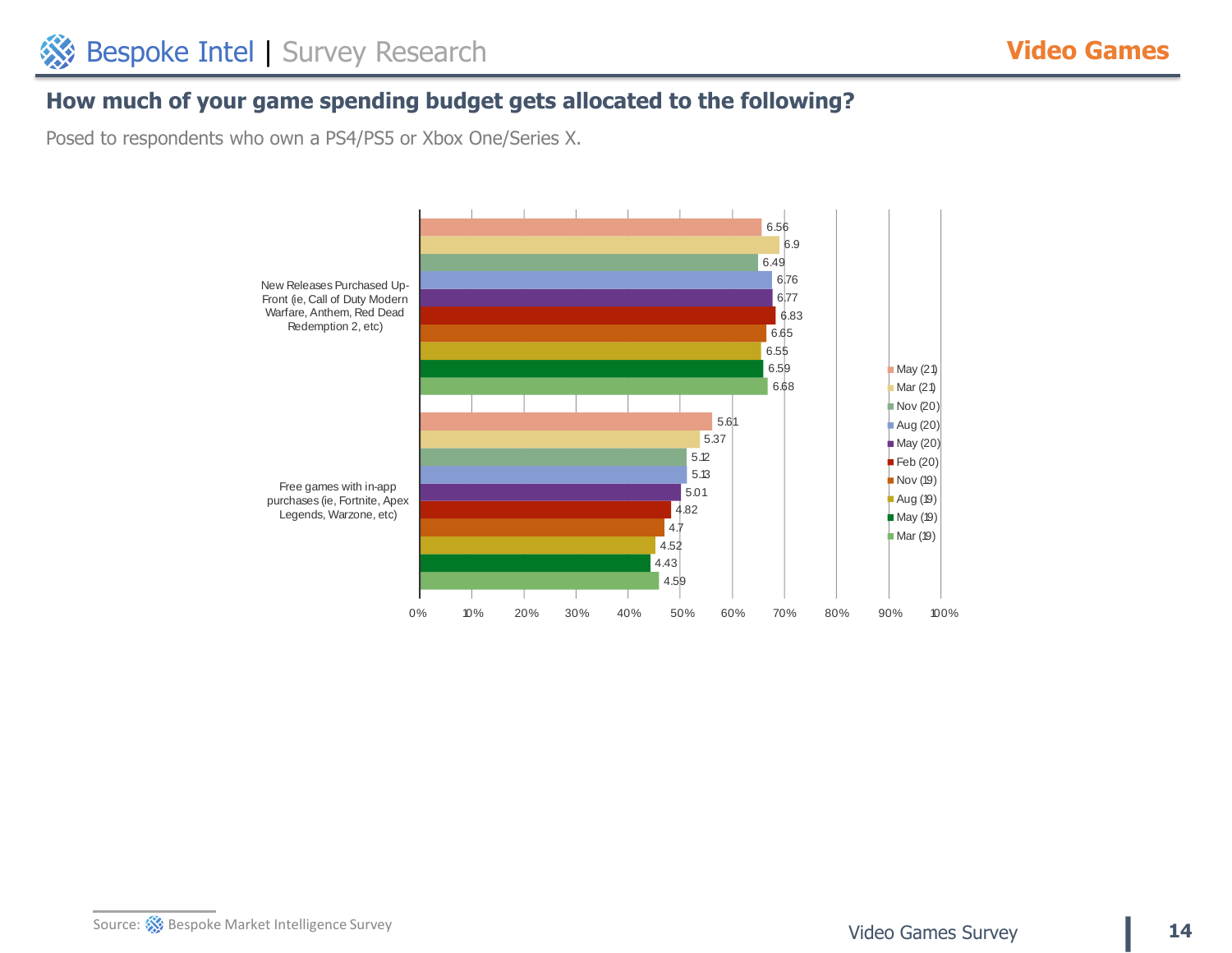## **How often do you spend money on downloadable content within games you play on Xbox one or the Series X?**

Posed to Xbox One owners.

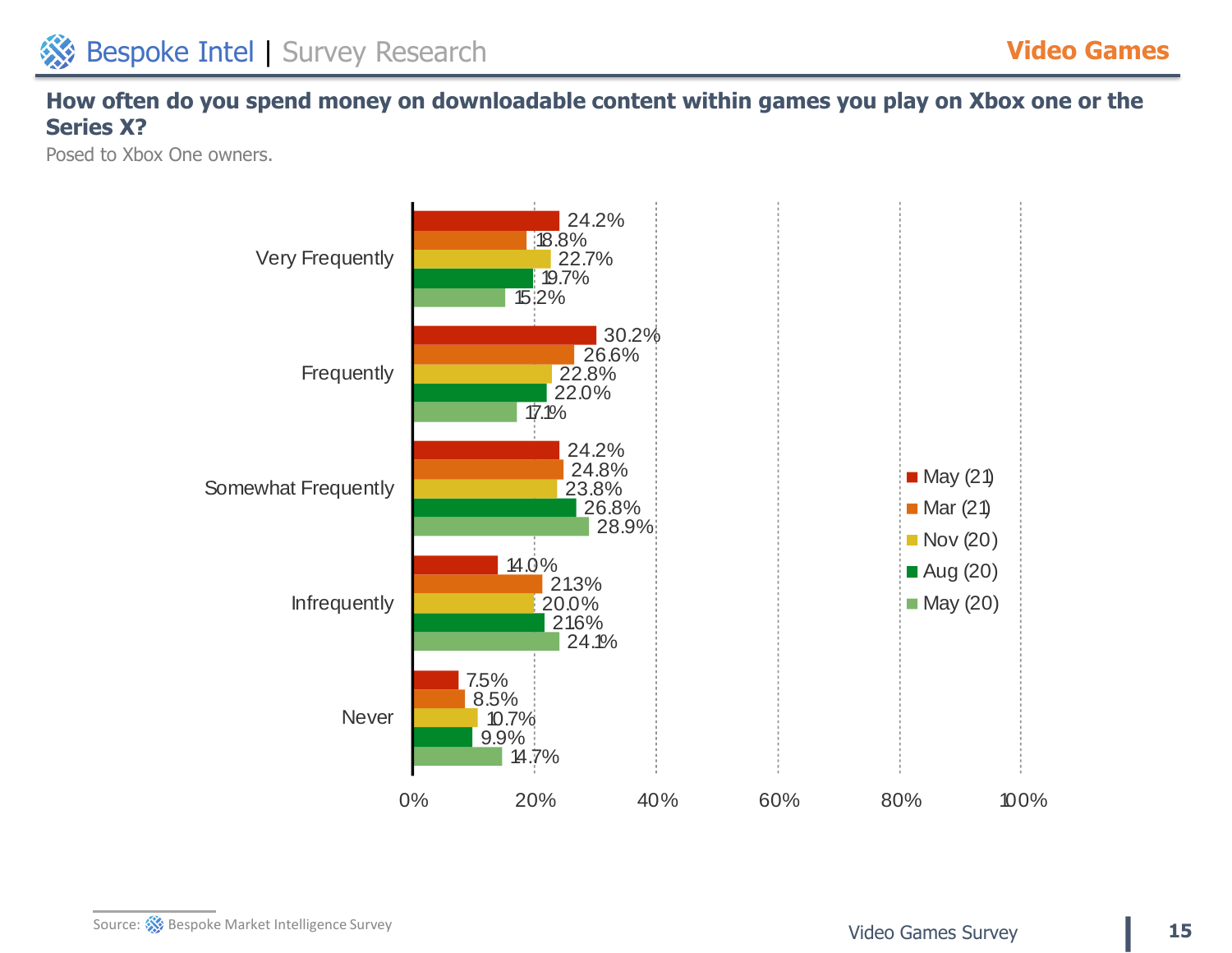## **Has your spending on downloadable content within games on xbox one or the Series X been trending higher or lower over time?**

Posed to Xbox One owners.

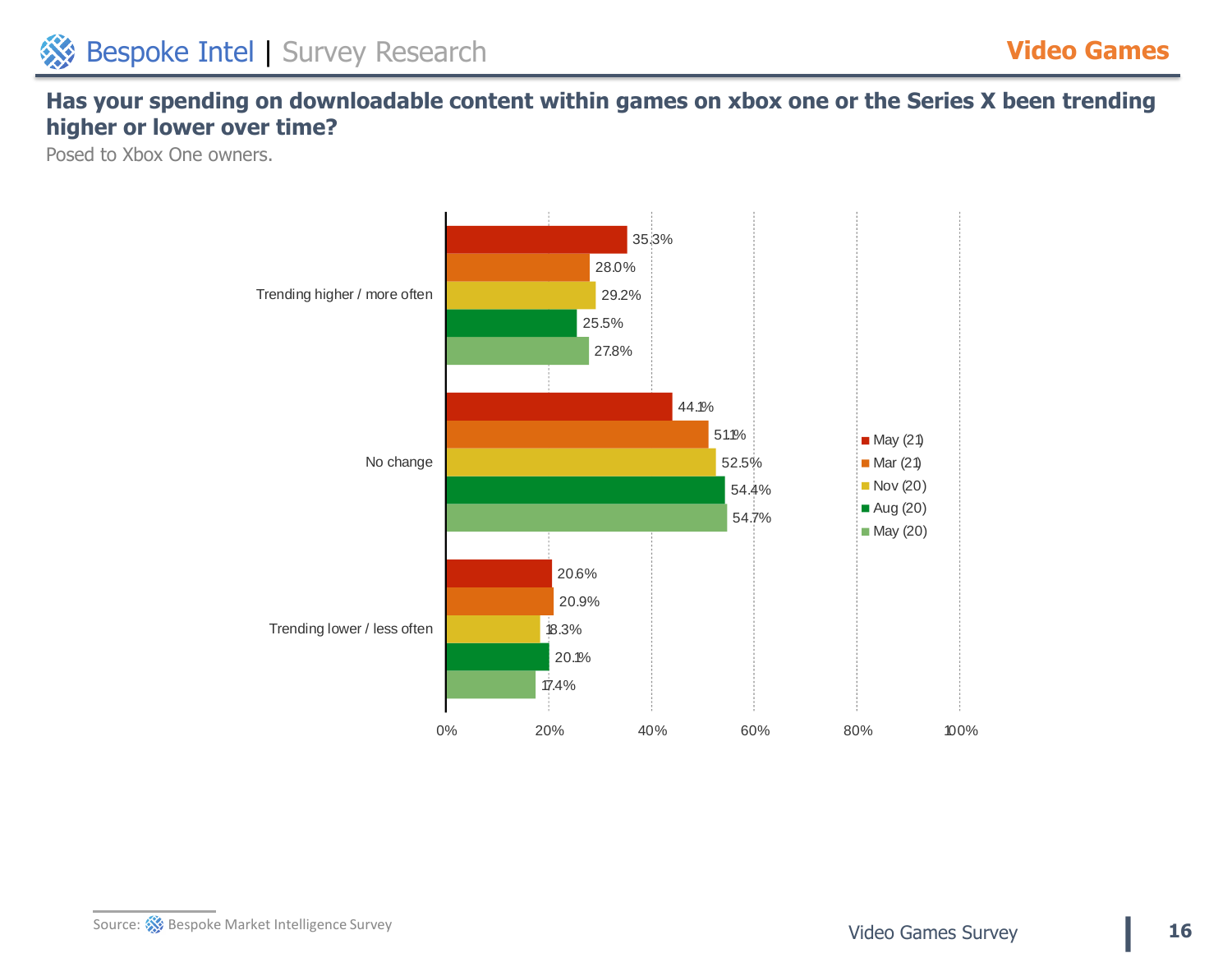## **How often do you spend money on downloadable content within games you play on PS4/PS5?**

Posed to PS owners.

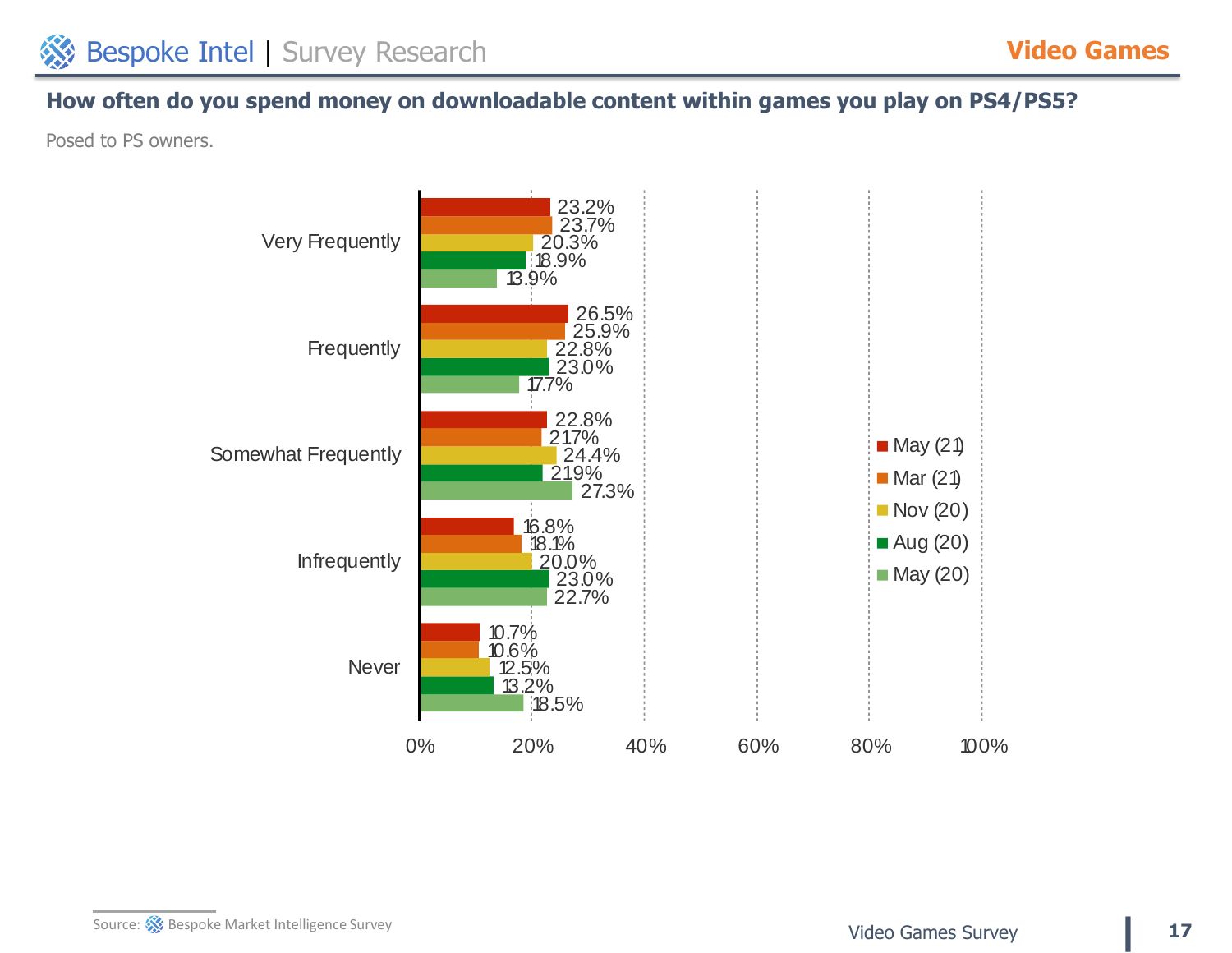## **Has your spending on downloadable content within games on ps4/PS5 been trending higher or lower over time?**

Posed to PS owners.

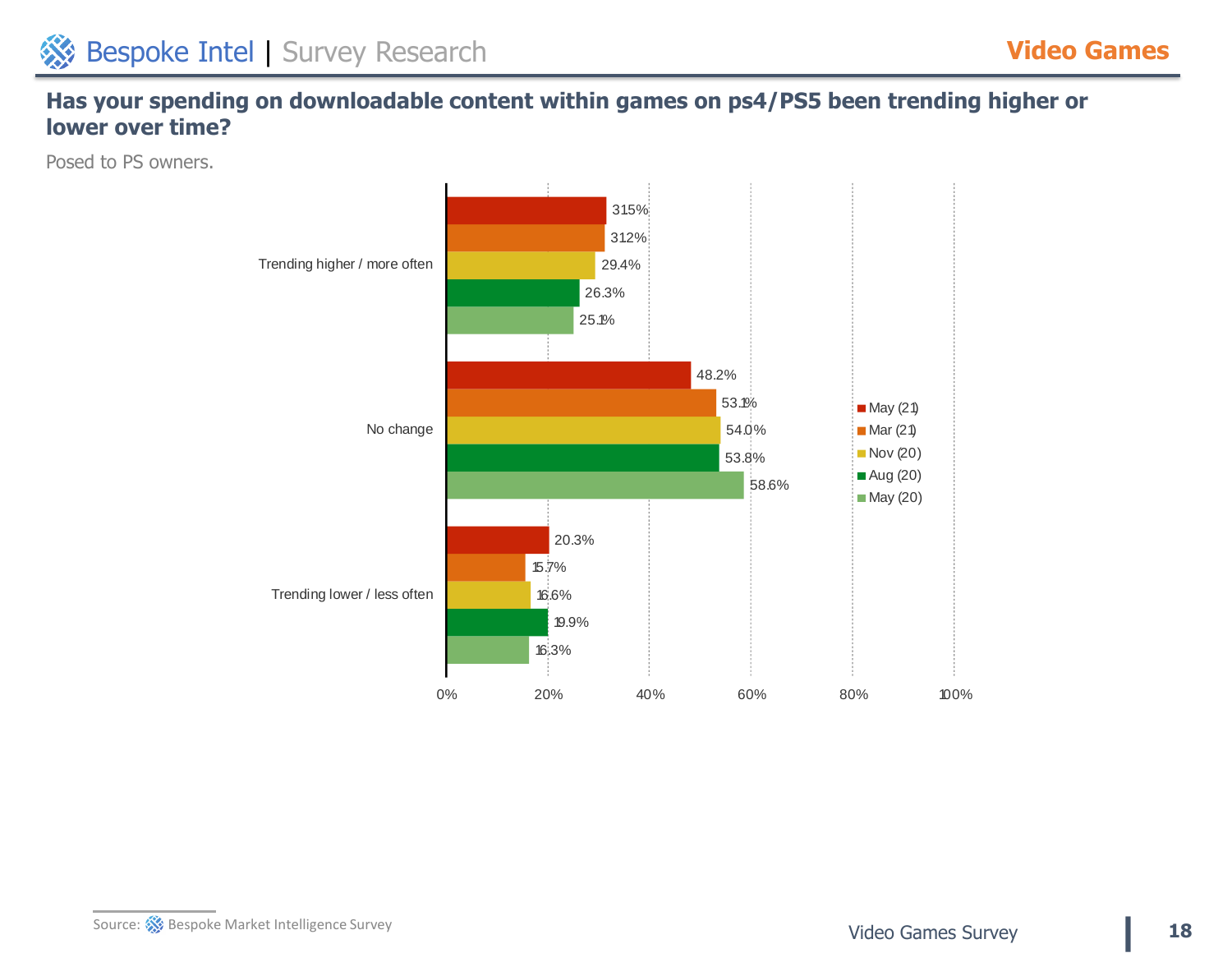## **How often do you spend money on downloadable content within games you play on Nintendo switch/switch lite?**

Posed to Nintendo Switch / Switch Lite owners.